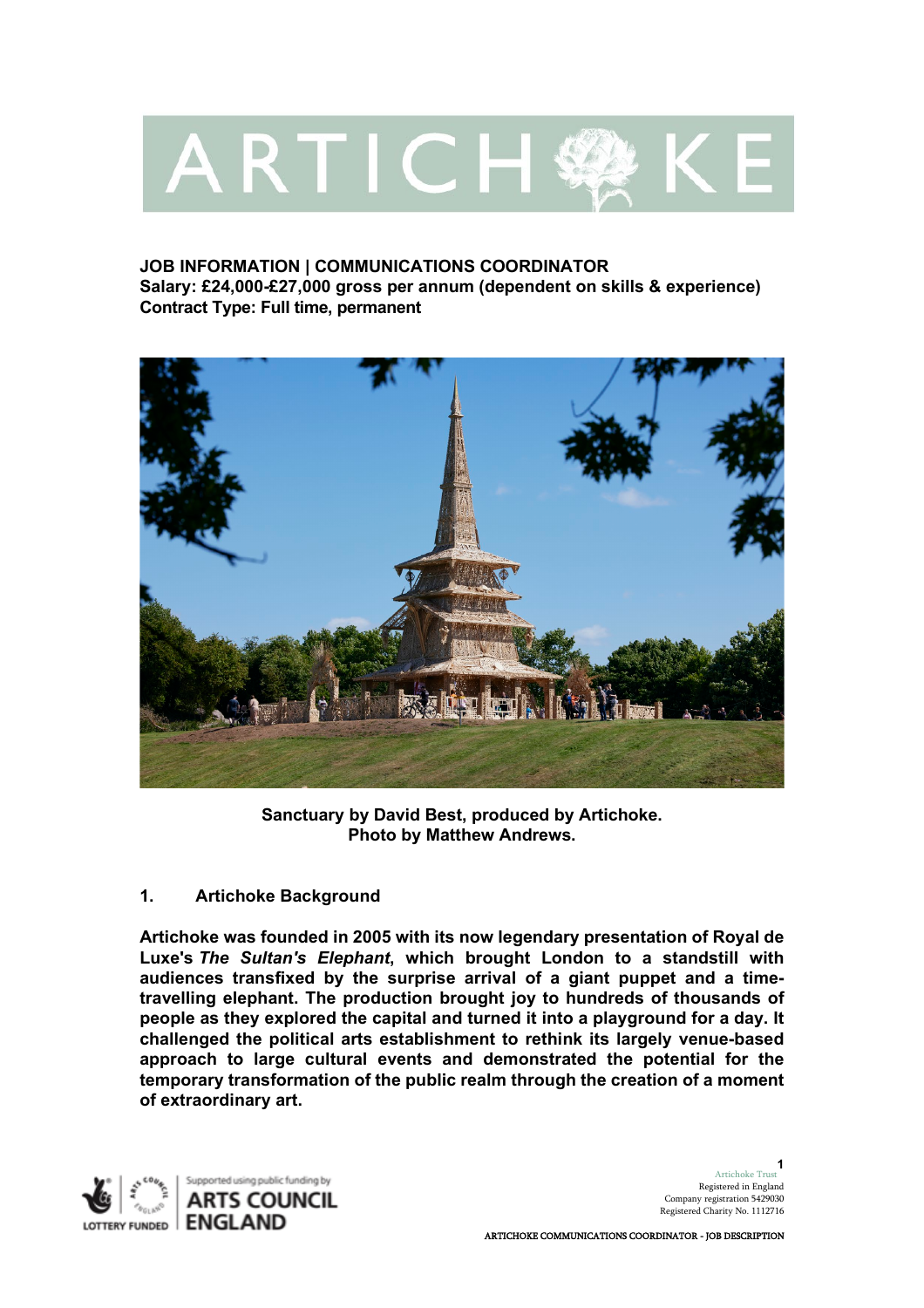**Over the last 17 years, Artichoke has produced more than 20 ground-breaking productions ranging from PROCESSIONS, a living portrait of women in the 21st Century celebrated across the UK;** *One & Other***, Antony Gormley's 2400-hour living portrait on the Fourth Plinth in Trafalgar Square;** *Peace Camp***, a lyrical set of installations created by Deborah Warner and Fiona Shaw for the London 2012 Festival, to the** *Lumiere* **Festivals produced in Durham, Derry-Londonderry and London.** *Lumiere* **2021 was the seventh edition of the festival in Durham and has set the benchmark for outdoor city-wide winter arts events, having become a core feature of the cultural landscape.**

**In September 2016 Artichoke produced** *London's Burning***, a four-day festival of arts and ideas, to commemorate the 350th anniversary of the Great Fire of London. Across the City of London, six international works invited audiences to reflect on the scale and impact of the historical fire, whilst also considering contemporary threats to London's survival.** 

**At the centre of the festival was** *London 1666***, an extraordinary sculptural representation of the sixteenth-century skyline of London, conceived by American artist David Best, and built by a team of young Londoners who worked with professional carpenters to realize the artist's vision. Floated down the Thames on barges, the 120m sculpture was burnt on the river in central London in a spectacular reminder of the events of 4th September 1666.**

**Most recently, in May 2022, Artichoke produced** *Sanctuary, A Covid Memorial for the Nation***, the third in its memorial series designed by David Best working with the local community of Nuneaton & Bedworth.**

## **2. The Role**

**Artichoke is seeking a fast-learning, enthusiastic and organised Communications Coordinator to join our busy London-based team. The ideal candidate will be passionate and driven, with an interest in arts & culture marketing and communications, a thirst for learning and a keen eye for detail. As a supporting position to the whole Communications team, this role offers the opportunity to develop varied experience in all aspects of arts Communications. This role will suit someone who is looking for their next career step and who will rise to the challenge of working in a fast-paced, creative environment.**

## **3. Company structure**

**Artichoke is a charity, funded as a National Portfolio Organisation by Arts Council England. Under the guidance of the Board chaired by Stephanie Flanders, Helen Marriage, Artichoke's founding director, leads the organisation. The permanent staff team of 20 is divided across the core departments of Production; Development; Communications and Administration. The core staff devote their time to delivering the programme of large-scale projects initiated by the Artistic Director.**

**HOW TO APPLY** 

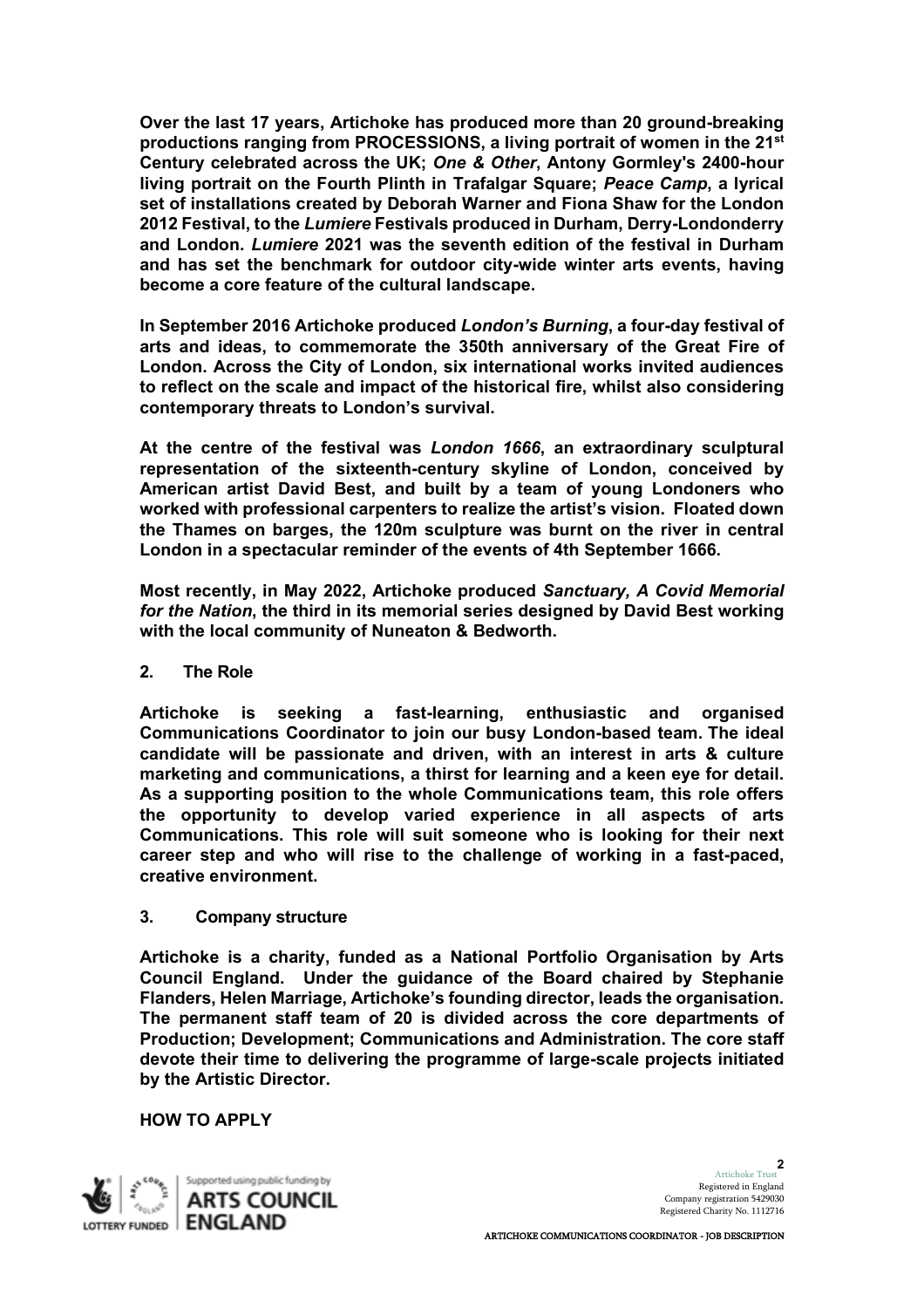**Please read the information in the job description and person specification on the following pages.** 

- **Please read the information in the job description which can be found here: <https://www.artichoke.uk.com/category/jobs/>**
- **Complete the application form which can be found [here](https://forms.office.com/r/FPZ3rAPnXR)**
- **Details about applying via alternative methods are available, please contact: [recruitment@artichoke.uk.com](mailto:artichoke@artichoke.uk.com) | 0207 650 7611**

**Closing date for applications: Thursday 23rd June at 9am.**

**Interview date: W/C 4th July 2022. Details to be confirmed.**

**Start date: July 2022, depending on notice period.**

**Artichoke is an Equal Opportunities employer and is committed to equality and diversity within our workforce and all opportunities provided by Artichoke. We particularly encourage people from under-represented backgrounds to apply. Positive action may be used in the recruitment process to select a candidate from a group that is disadvantaged or under-represented in our workforce if the candidates in question are of equal merit.** 

**Artichoke is a Disability Confident Committed employer.**

**Please do email [recruitment@artichoke.uk.com](mailto:recruitment@artichoke.uk.com) to arrange a call if you have any questions or queries about the role.** 

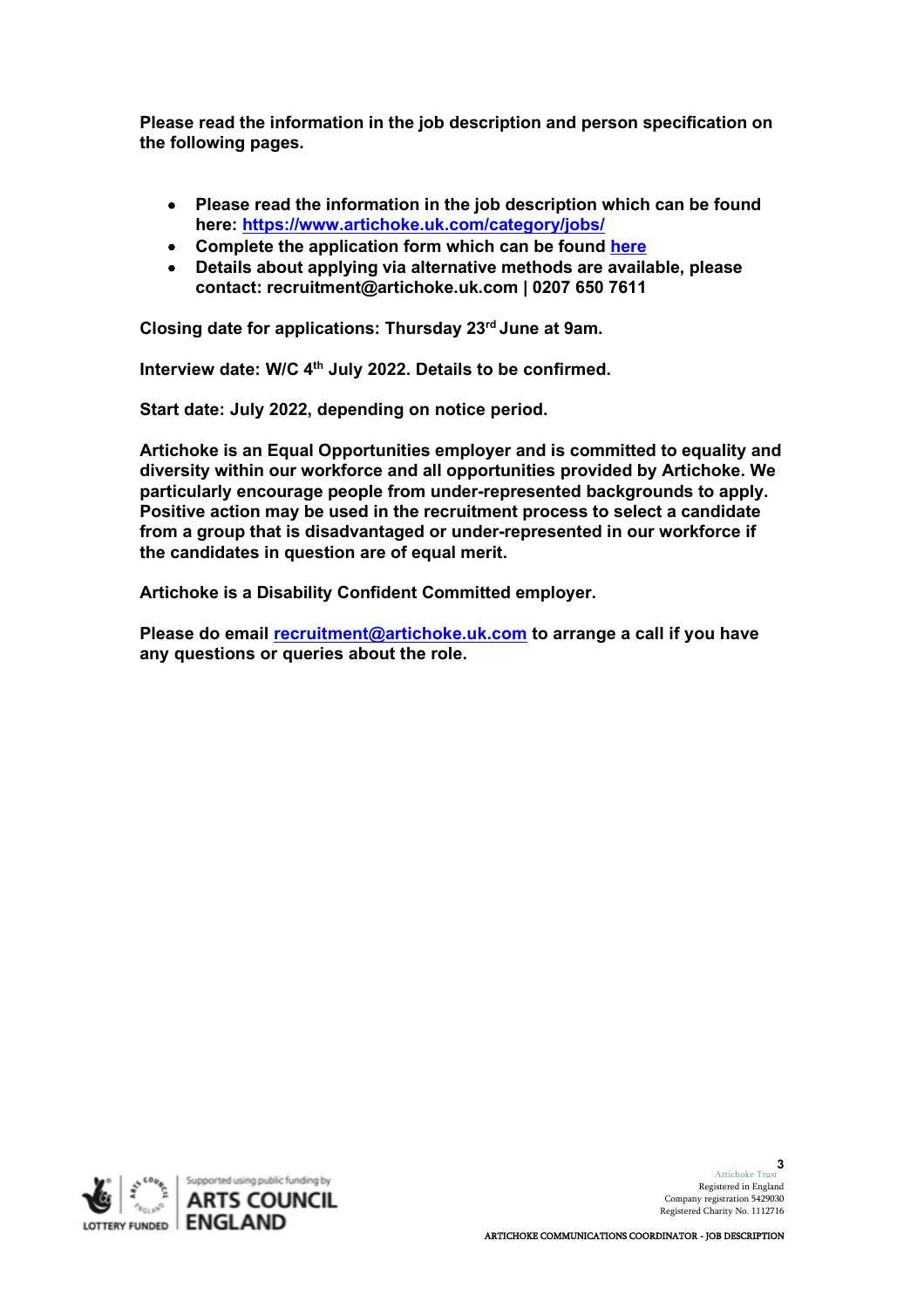#### **APPENDIX I**

#### **JOB DESCRIPTION | COMMUNICATIONS COORDINATOR**

| <b>Job Title:</b>  | <b>Communications Coordinator</b>                                                                                                                           |
|--------------------|-------------------------------------------------------------------------------------------------------------------------------------------------------------|
| <b>Based:</b>      | London. Currently E1. Some travel around the UK will be<br>required.                                                                                        |
| <b>Reports to:</b> | <b>Head of Digital</b>                                                                                                                                      |
| Key relationships: | <b>Head of Digital, Senior Communications Manager;</b><br><b>Communications Director; Artichoke core staff; External</b><br>partners and service providers. |

#### **The Role**

**Artichoke is seeking a fast-learning, enthusiastic and organised Communications Coordinator to join our busy London-based team. The ideal candidate will be passionate and driven, with an interest in arts & culture marketing and communications, a thirst for learning and a keen eye for detail. As a supporting position to the whole Communications team, this role offers the opportunity to develop varied experience in all aspects of arts Communications. This role will suit someone who is looking for their next career step and who will rise to the challenge of working in a fast-paced, creative environment.**

**The Communications Coordinator will provide organisational, digital and administrative support to the Communications Team. They will work closely with the Head of Digital to create digital and design content including social media assets, website content, commissioned texts and interviews to reach and expand our audience.**

**The Communications Coordinator will also take specific responsibility for some of the essential communications tasks including media monitoring, the maintenance of Artichoke's image library and using brand assets to design and produce reports and presentations.** 

#### **Responsibilities**

**Digital** 

- **Assist the Head of Digital in the day-to-day management of Artichoke websites including writing blog content and artist interviews, news items and updating archiving content as needed**
- **Support with growing Artichoke's social media presence across our social channels (Instagram, Facebook, Twitter, YouTube and TikTok)**
- **Creating social media content to reach and expand our audience, planning and managing a monthly posting schedule and engaging followers in conversation around Artichoke's work**
- **Using social media evaluation tools to support the Head of Digital in**



Supported using public funding by **ARTS COUNCIL**  Artichoke Trust Registered in England Company registration 5429030 Registered Charity No. 1112716 **4**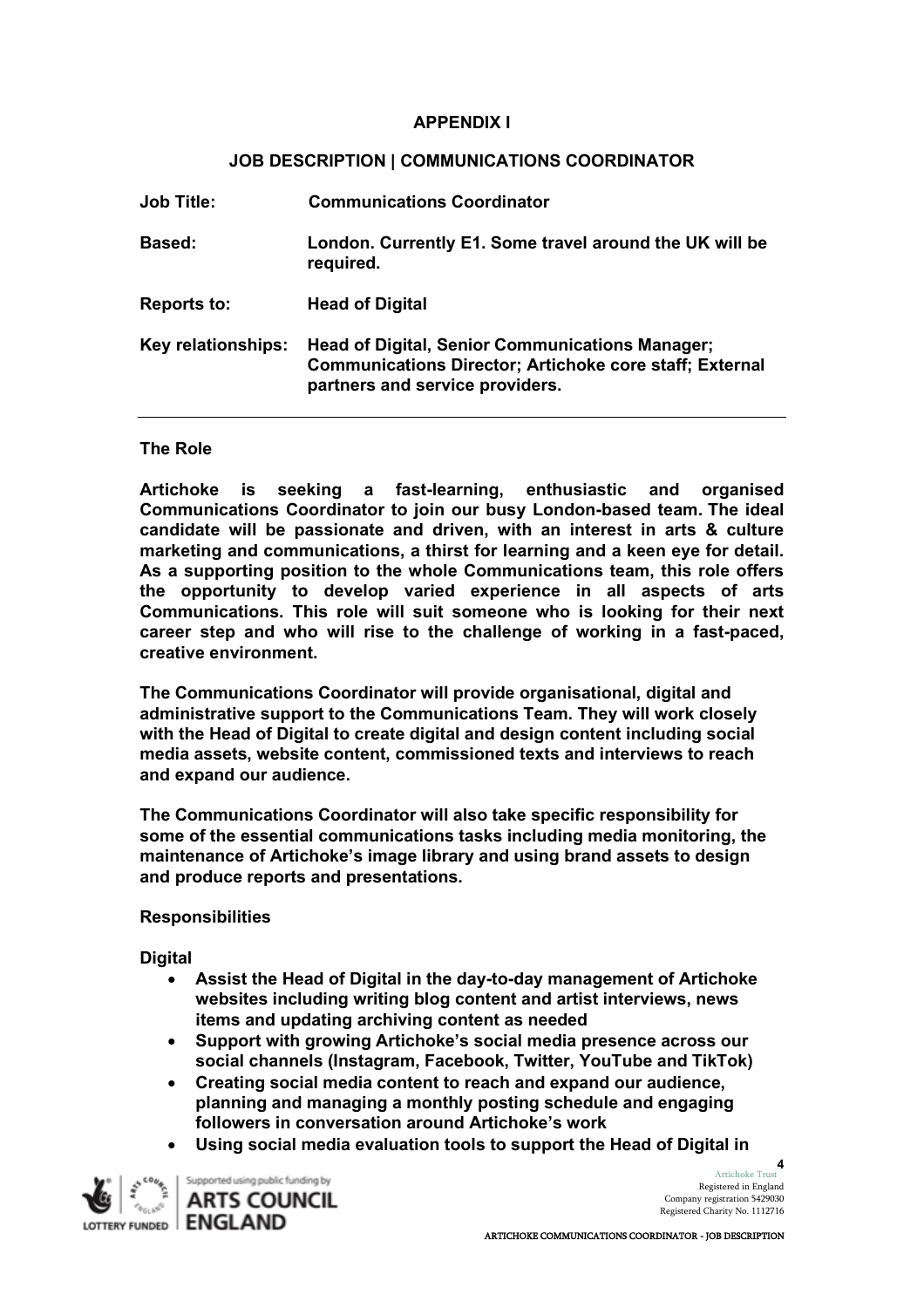**producing reports of digital activity for each Artichoke project as and when required**

- **Support the Head of Digital in coordinating the production and delivery of all Artichoke film and audio content**
- **Manage Artichoke's mailing list and newsletter, ensuring the list is up to date, encouraging new sign-ups, liaising with all Artichoke teams to source content, write copy and track engagement**
- **Support in the delivery of digital sponsor benefits, maintaining sponsor logos and credits online**
- **Research and identify visual arts and culture websites and social media channels to collaborate with to direct audiences to Artichoke channels**

**Marketing and Press** 

- **Support the communications team in the delivery of project marketing campaigns including copywriting, print distribution and advertising campaigns**
- **Support the communications team with research requirements including media and marketing campaign research including social media influencers**
- **Act as the main point of contact for Artichoke's media monitoring service, track press coverage, circulate a weekly clippings update, maintain the press cuttings archive and produce reports where required**
- **Manage and maintain the Artichoke image archive and work with Artichoke's press team to respond to media image requests**

**Organisational support to the communications team**

- **Assist with creating presentations for external events**
- **Maintain an overview of the team's work schedule including monitoring project deadlines, coordinating key internal and external communications meetings and producing agendas and minute-taking**
- **Assist with coordination of team travel**
- **Act as the main point of contact for the communications team enquiries and answer in a timely manner**
- **Support the Communications team at fundraising and press events**

**General** 

- **Contribute to the development of a professional working and learning environment within the organisation**
- **Contribute to the organisation's understanding of diversity and its implications for the arts and ensure that this understanding informs all the organisation's activities**
- **Ensure adherence to the organisation's policies and procedures with particular reference to equal opportunities; children and vulnerable adults and health and safety**
- **Work in a flexible manner in line with the organisation's corporate objectives and the role and be willing to undertake other duties as reasonably requested**
- **Provide excellent customer care in dealings with the public**
- **Deputise for senior colleagues as appropriate**



Artichoke Trust Registered in England Company registration 5429030 Registered Charity No. 1112716

**5**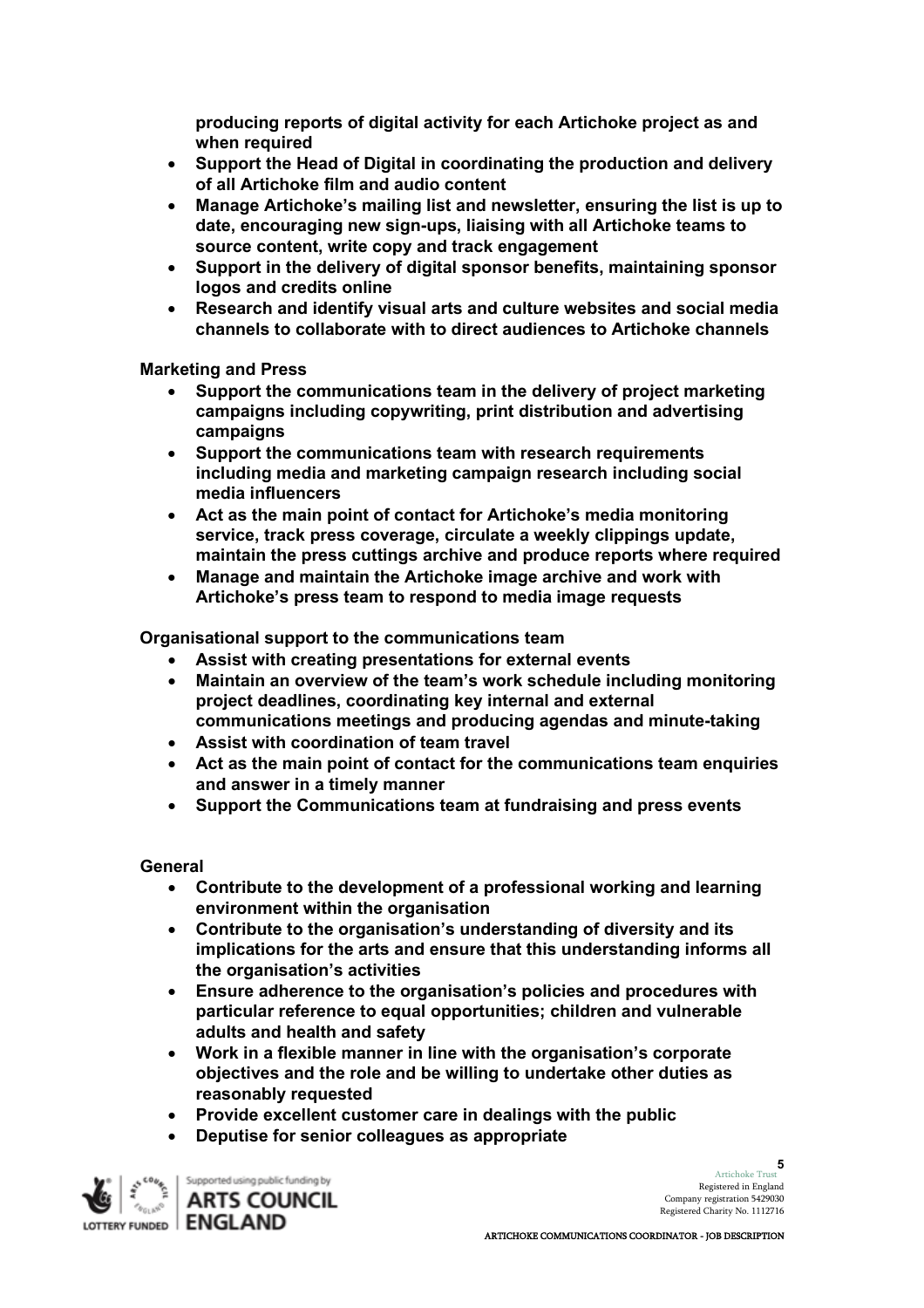• **The ability and willingness to work flexible hours and travel as required**

| <b>Essential</b>                                      | <b>Desirable</b>                      |
|-------------------------------------------------------|---------------------------------------|
| Friendly and collegiate personal                      | <b>Experience in working with the</b> |
| approach                                              | public                                |
| Able to work on own initiative and                    | Design skills including knowledge     |
| prioritise a complex range of tasks                   | of Adobe Suite such as In-Design      |
|                                                       | and Photoshop or willingness to       |
|                                                       | learn                                 |
| Able to relate to a wide range of                     | Knowledge of database                 |
| people                                                | management                            |
| Ability to work in a high pressure                    | <b>Arts industry knowledge</b>        |
| and fast-paced environment                            |                                       |
| Proactive team player who responds                    | Video and audio editing skills        |
| to challenges with flexibility and                    |                                       |
| positive solutions                                    |                                       |
| <b>Excellent writer and editor, with</b>              | <b>Experience with using a CRM or</b> |
| clear succinct style and good                         | ticketing system such as              |
| attention to detail                                   | Patronbase, Spektrix or Tessitura     |
|                                                       |                                       |
| 1 year's work experience in a similar                 |                                       |
| role                                                  |                                       |
| Understanding of the role social                      |                                       |
| media plays in organisational                         |                                       |
| branding, visibility and audience                     |                                       |
| development                                           |                                       |
|                                                       |                                       |
| <b>Experience in creating social media</b>            |                                       |
| plans and professional content for                    |                                       |
| Facebook, Instagram, Twitter,                         |                                       |
| YouTube, Instagram and TikTok                         |                                       |
|                                                       |                                       |
| CMS / web management skills e.g                       |                                       |
| <b>Wordpress</b>                                      |                                       |
| Analytics skills e.g experience with                  |                                       |
| social media insights and creating<br>reports         |                                       |
| Proven administrative skills                          |                                       |
|                                                       |                                       |
| Proficient in MS Word, Excel and<br><b>PowerPoint</b> |                                       |
| Proven good time management                           |                                       |
| <b>skills</b>                                         |                                       |
|                                                       |                                       |

**Knowledge and Skills required / Person Specification** 

*This job description is not exhaustive and the post holder may be required to undertake other such duties from time to time.* 

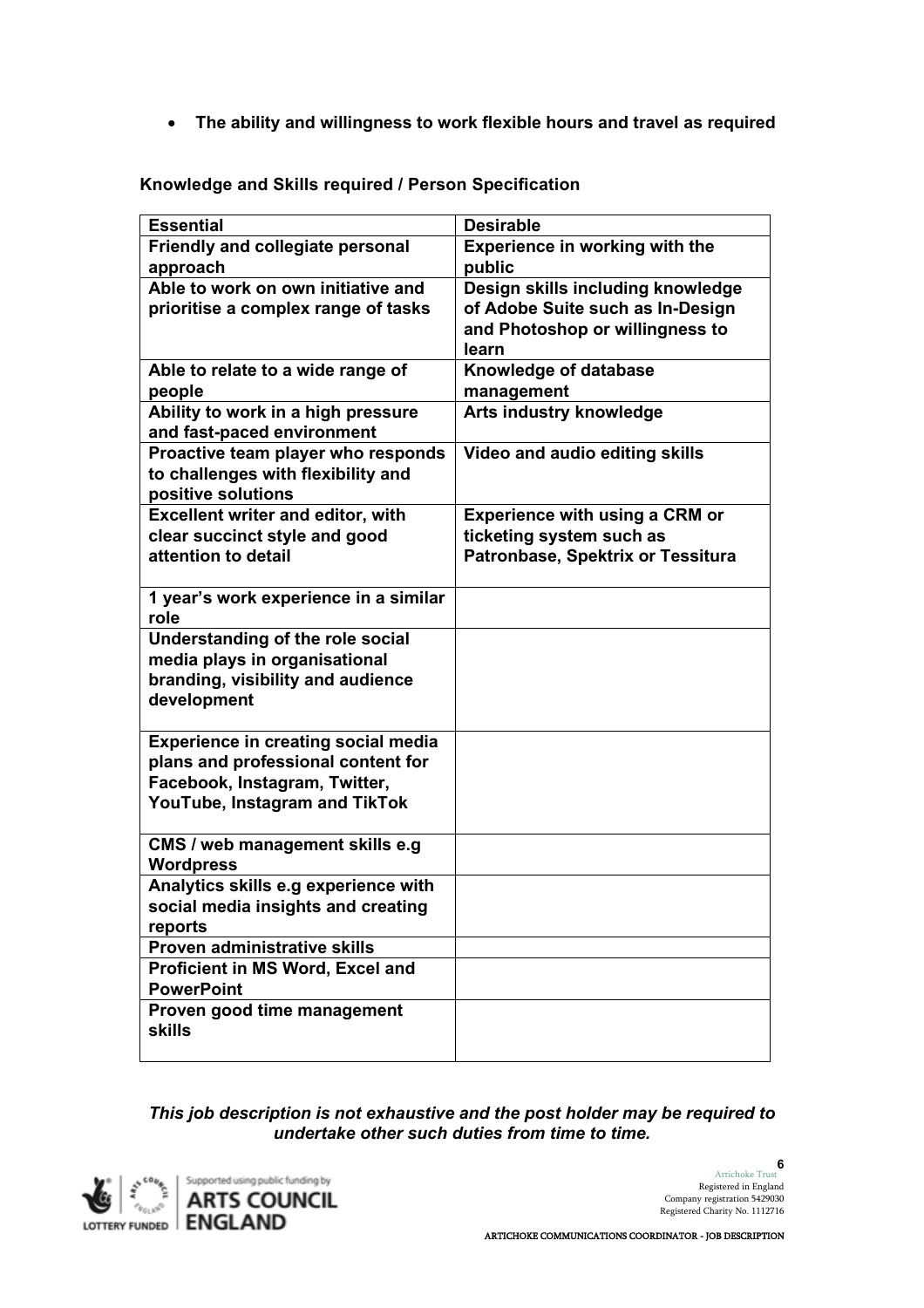#### **SUMMARY OF TERMS AND CONDITIONS**

**Salary: Salary £24,000-£27,000 gross per annum, dependent on skills & experience, paid monthly in arrears**

**Contract: This is a full-time, permanent position, subject to successful completion of the three-month probationary period.**

**Annual leave: 25 days per annum, plus an additional day's annual leave for each year's service (capped at 5 days). You will also be entitled to Bank Holidays.**

**Probationary period: 3 months**

**Notice period: 2 months' notice period (one month during probationary period)**

**Location: The post is based in Artichoke's offices, currently in London E1. At times you may be asked to work from home due to the Covid19 pandemic and restrictions imposed by the UK Government.**

**Hours of work: Hours of work will inevitably vary according to the nature of the workload, but generally will be a minimum of 35 hours per week, Monday – Friday, 10am – 6pm. Additional hours may occasionally be required as necessary for the successful performance of the job, but overtime or time off in lieu will not be given.** 



Artichoke Trust **7** Registered in England Company registration 5429030 Registered Charity No. 1112716

ARTICHOKE COMMUNICATIONS COORDINATOR - JOB DESCRIPTION